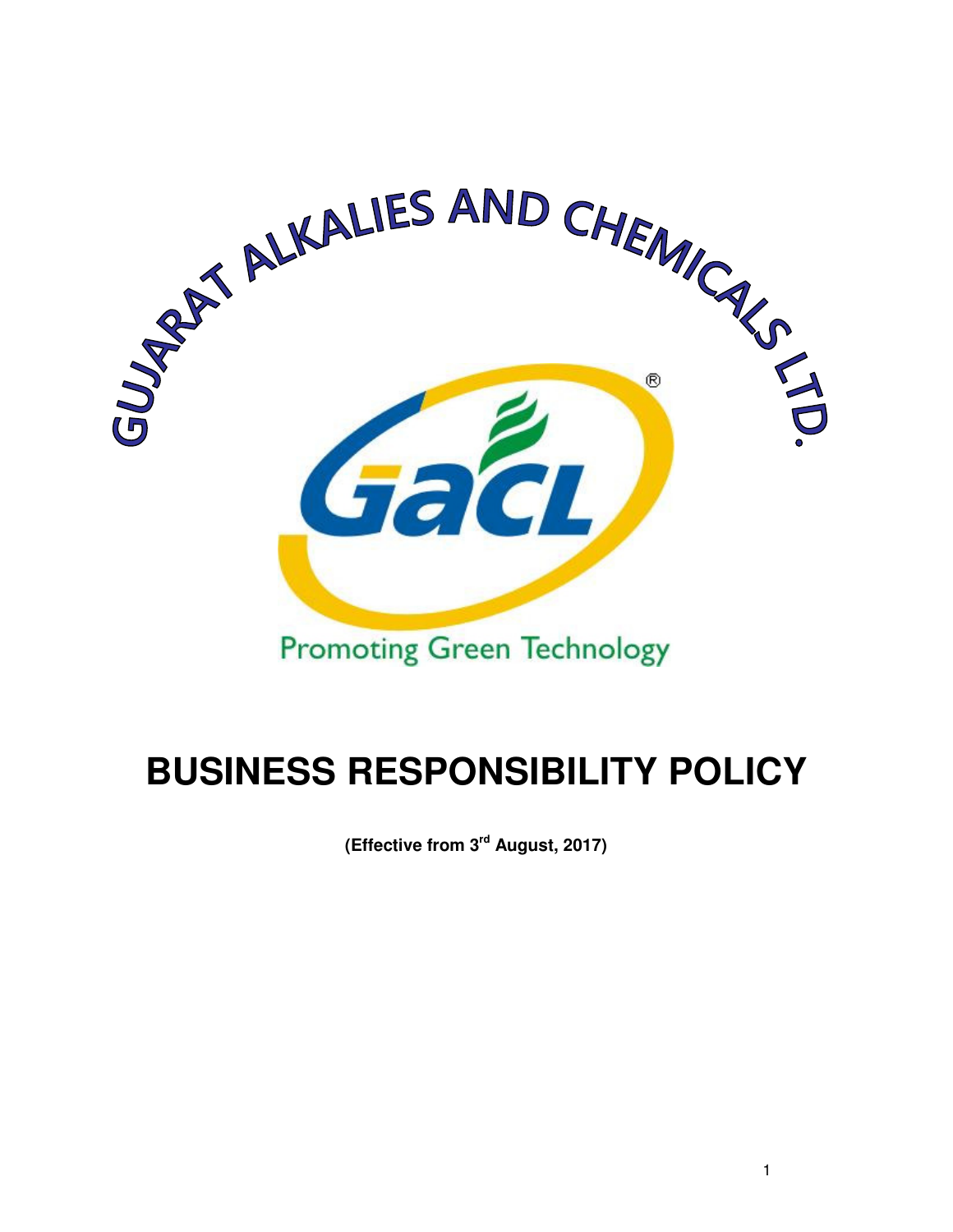### **BUSINESS RESPONSIBILITY POLICY**

#### **1. INTRODUCTION**

The Securities and Exchange Board of India (SEBI) has notified the SEBI (Listing Obligations and Disclosure Requirements) Regulations, 2015 ("Listing Regulations") which are applicable to all listed entity with effect from  $1<sup>st</sup>$  December, 2015.

SEBI has, vide circular dated August 13, 2012, mandated Business Responsibility Reporting (BRR) requirement for top 100 listed entities in their annual reports, which was extended to cover top 500 listed entities vide SEBI Circular # SEBI/LAD-NRO/GN/2015-16/27, dated 22<sup>nd</sup> December, 2015, which amended the Listing Regulations w.e.f.  $1<sup>st</sup>$  April, 2016.

As per the Regulation 34(2)(f) of the Listing Regulations, annual report of listed entity (top 500 listed entities based on market capitalization calculated as on March 31 of every year) shall contain, Business Responsibility Report (BRR) describing the initiatives taken by them from an environmental, social and governance perspective, in the format as specified by the Board.

SEBI vide Circular No. CIR/CFD/CMD/10/2015, dated 04.11.2015 prescribed a format for BRR. The business responsibility reporting requirement is in line with "National Voluntary Guidelines (NVGs) on Social, Environmental and Economic Responsibilities of Business" notified by Ministry of Corporate Affairs, Government of India, in July 2011.

The key principles identified in the NVGs which are required to be reported by the entities include the areas such as environment, social, governance, stakeholder's relationships, etc.

#### **2. OBJECTIVE**

The objective of this document is to enunciate a policy on Business Responsibility to fulfill SEBI requirement for Business Responsibility Reporting.

#### **3. APPLICABILITY**

Based on the list of top 500 listed entities based on market capitalization as on March 31, 2017, Gujarat Alkalies and Chemicals Limited ("GACL" or "Company") is covered under the same and hence, the Company is required to formulate policy on business responsibility reporting, which shall be implemented during the F.Y. 2017-18 and the compliance of the same shall be reported in the Annual Report of F.Y. 2017-18.

This policy shall be applicable to the Company with effect from F.Y. 2017-18.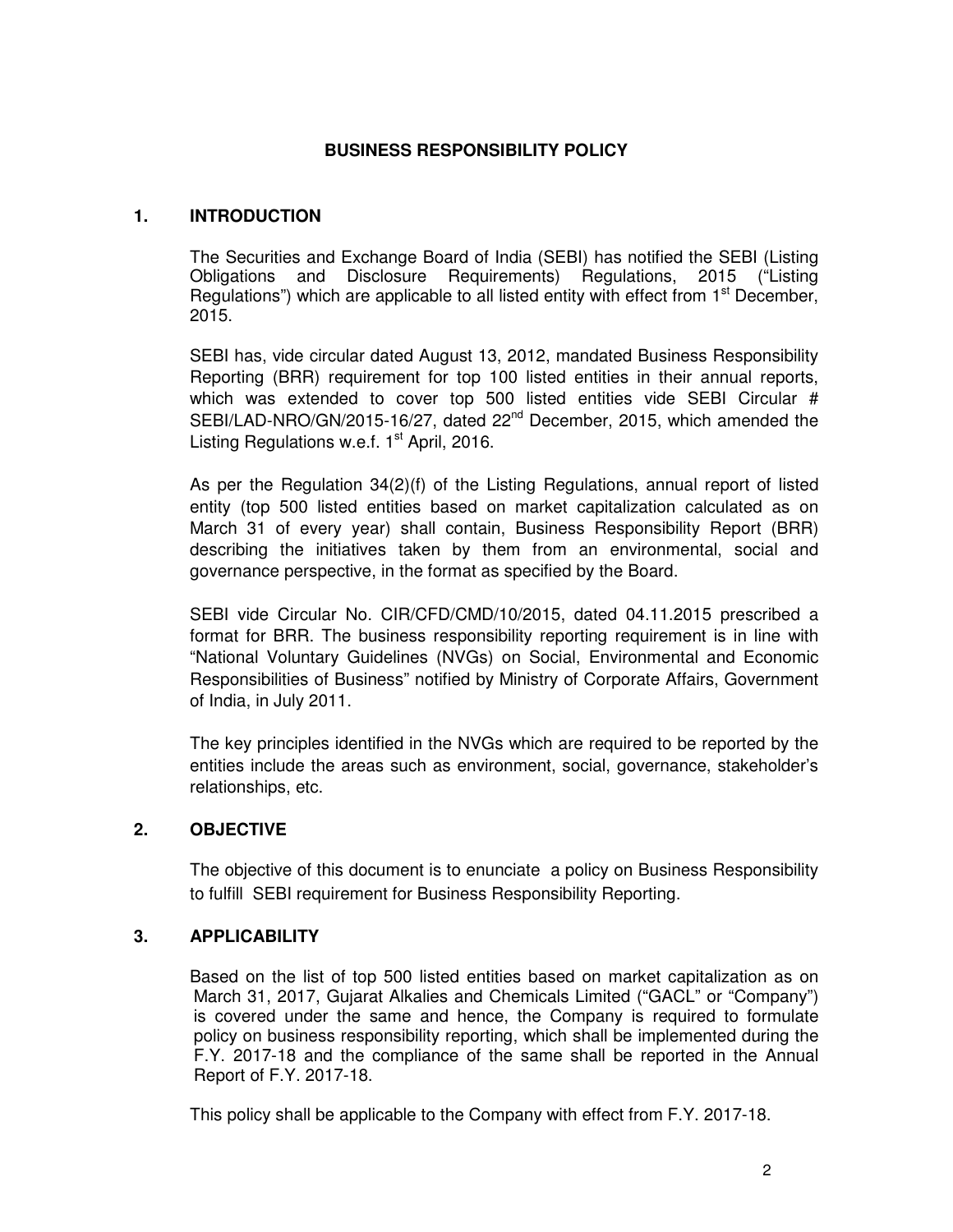### **4. PARTICIPATION BY SUBSIDIARY COMPANY**

The subsidiary companies may participate in the Business Responsibility Initiatives of the Company to the extent required under the laws of the country in which they operate.

#### **5. IMPLEMENTATION**

The Managing Director, Chief Financial Officer and Company Secretary of the Company shall jointly and severally responsible for implementing the Business Responsibility Policy. The Managing Director of the Company shall be Head for Business Responsibility and will oversee the implementation of the Policy. The Business Responsibility Policy shall be appropriately communicated within the Company across all levels and shall be displayed on the Company's website. Compliance with the Policy shall be monitored and evaluated on regular basis. Respective Functional Heads will formulate action plan / checklist to ensure compliances of the various principles enunciated in the Business Responsibility Policy. Any grievances / complaints with respect to non-compliance with the Policy shall be reported to Chief Financial Officer or Company Secretary.

#### **6. BOARD APPROVAL**

The Business Responsibility Policy have been formulated by the management of the Company in consultation with the relevant stakeholders and are approved by the Board of Directors of the Company at its 362<sup>nd</sup> Board Meeting held on August 3, 2017.

## **7. POLICY AMENDMENTS**

Any subsequent amendment / modification in the Listing Regulations, NVGs and / or other laws in this regard shall automatically apply to these Policy. The same shall be added / amended / modified from time to time as authorized by the Board of Directors.

The Managing Director is authorized to amend or modify the Business Responsibility Policy, in whole or in part, from time to time.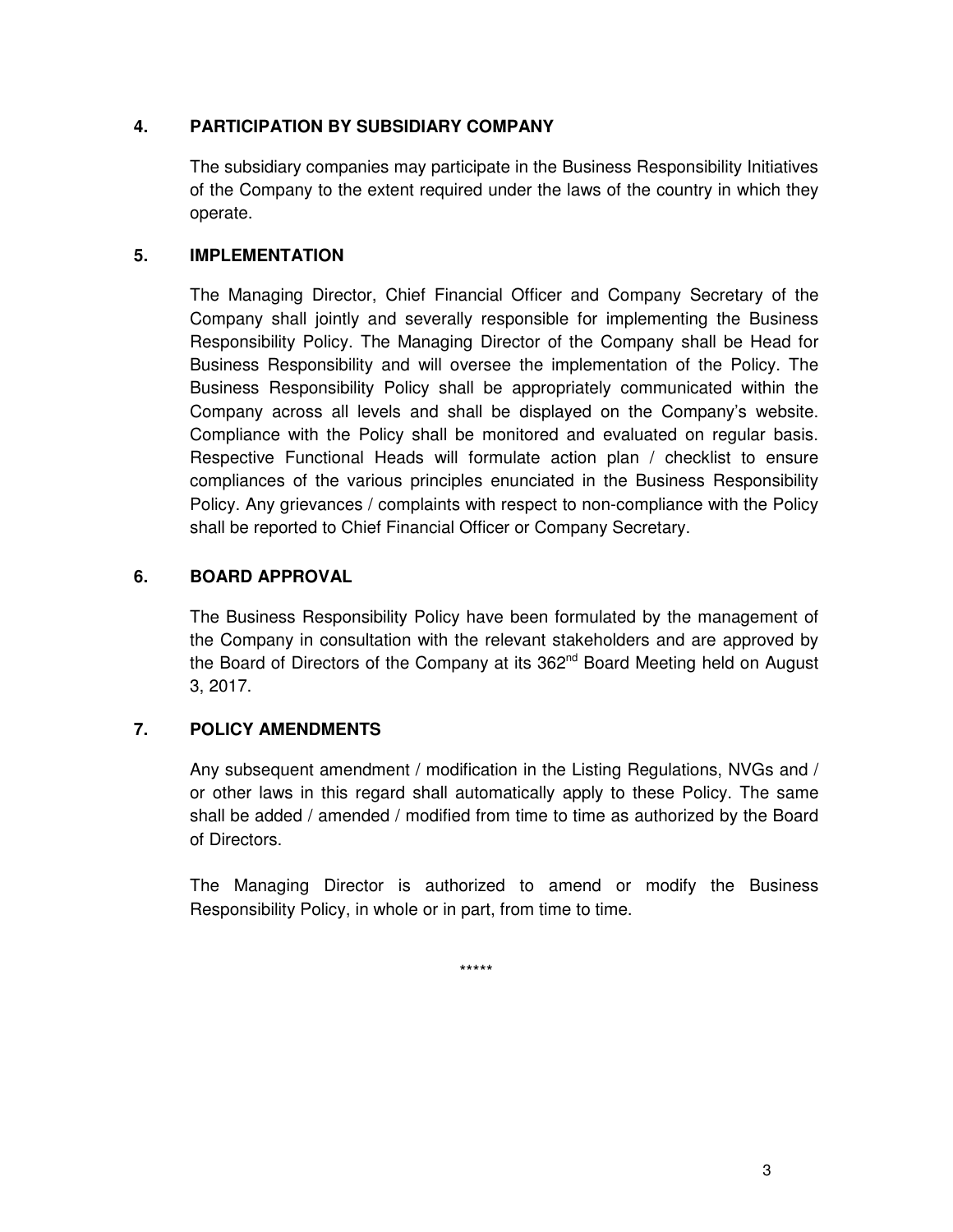# **Principle 1 : Ethics, Transparency & Accountability**

GACL is committed to conducting its business in accordance with the applicable laws, rules and regulations and with highest standards of business ethics. The Company has in place the Code of Conduct ("Code") for its Directors and Senior Management Personnel and their confirmations to the Code is obtained by the Company on periodical basis.

This Policy is intended to provide guidance and help in recognizing and dealing with ethical issues, provide mechanisms to report unethical conduct, and to help foster a culture of honesty and accountability. The objective is to ensure the highest standards of ethical conduct, transparency and accountability while dealing with the stakeholders.

## **Policy**

- 1. The Company will follow its governance structures, practices and procedures that ensures ethical conduct at all levels and promote the adoption of this principles across its value chain.
- 2. The Company will endeavor transparent communication with its stakeholders and assure access to information relating to decisions that impact the stakeholders.
- 3. The Company will not engage in practices that are abusive, corrupt, or anticompetition.
- 4. The Company will truthfully discharge their responsibility on financial and other mandatory disclosures.
- 5. The Company shall avoid complicity with the actions of any third party that violates any of the principles contained in these Guidelines.
- 6. The Company shall ensure that genuine concerns of misconduct/ unlawful conduct can be reported in a responsible and confidential manner through its Vigil Mechanism.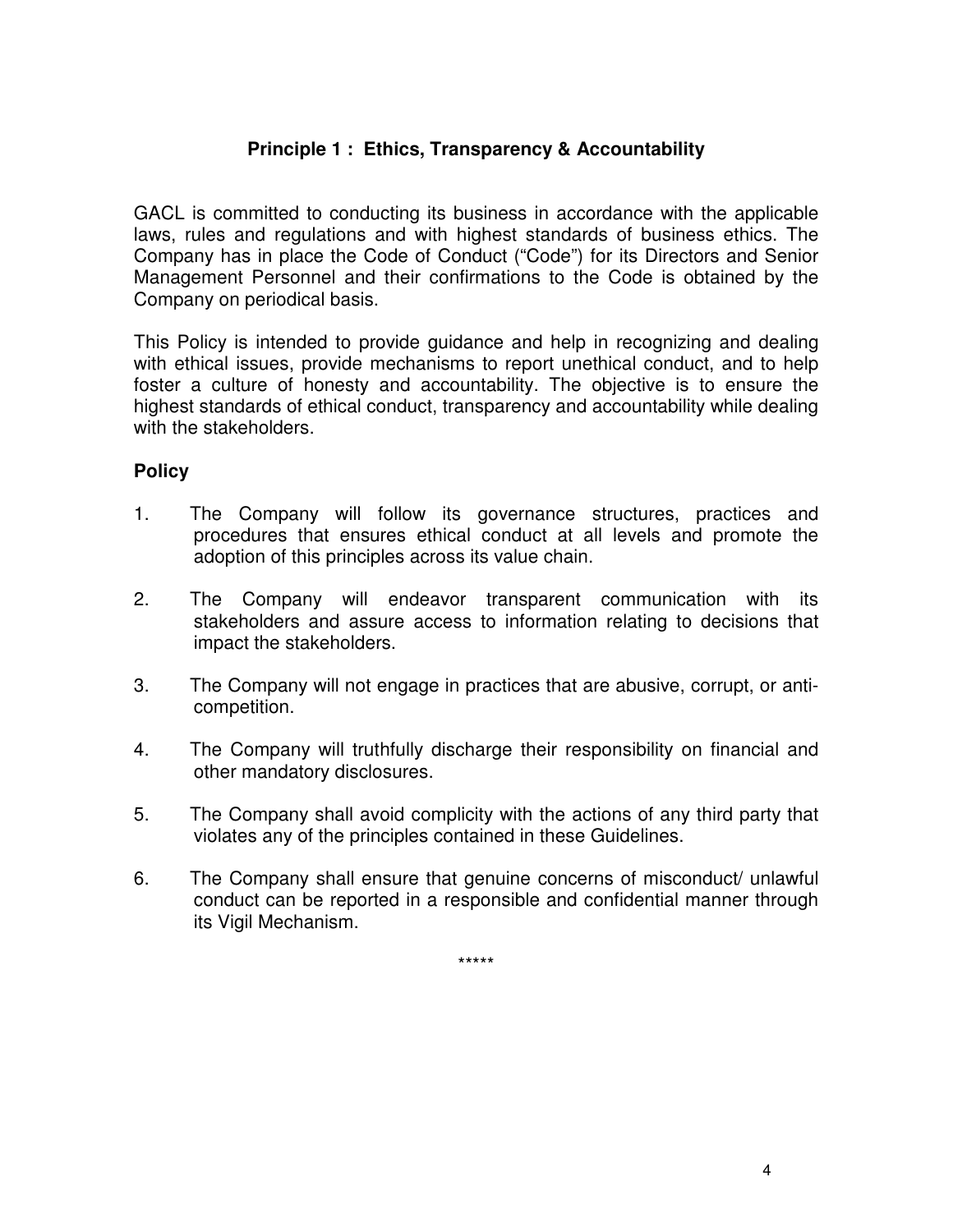## **Principle 2 : Product Lifecycle Sustainability**

GACL has intertwined the principles of safety and sustainability into its processes and products throughout its lifecycle which covers various stages beginning from procurement of raw material, product design and manufacturing till its delivery to the customers.

### **Policy**

As a part of the Policy on Product Lifecycle Sustainability, GACL will:

- 1. Work towards safe and optimal use of resources over the life-cycle of its products and services, including recycling of resources wherever possible.
- 2. Take appropriate steps to raise the consumer's awareness of their rights through education, product labelling, appropriate and helpful marketing communication, full details of contents and composition and promotion of safe usage and disposal of their products and services.
- 3. Ensure that the manufacturing processes and technologies required to produce its products are resource efficient and sustainable.
- 4. Regularly review and improve upon the process of new technology development, deployment and commercialization, incorporating social, ethical, and environmental considerations.
- 5. Recognize and respect the rights of people who may be owners of traditional knowledge, and other forms of intellectual property.
- 6. Recognize that over-consumption results in unsustainable exploitation of our planet's resources, and should therefore, promote sustainable consumption, including recycling of resources.
- 7. Ensure compliance with the applicable laws with respect to product manufacturing and sales.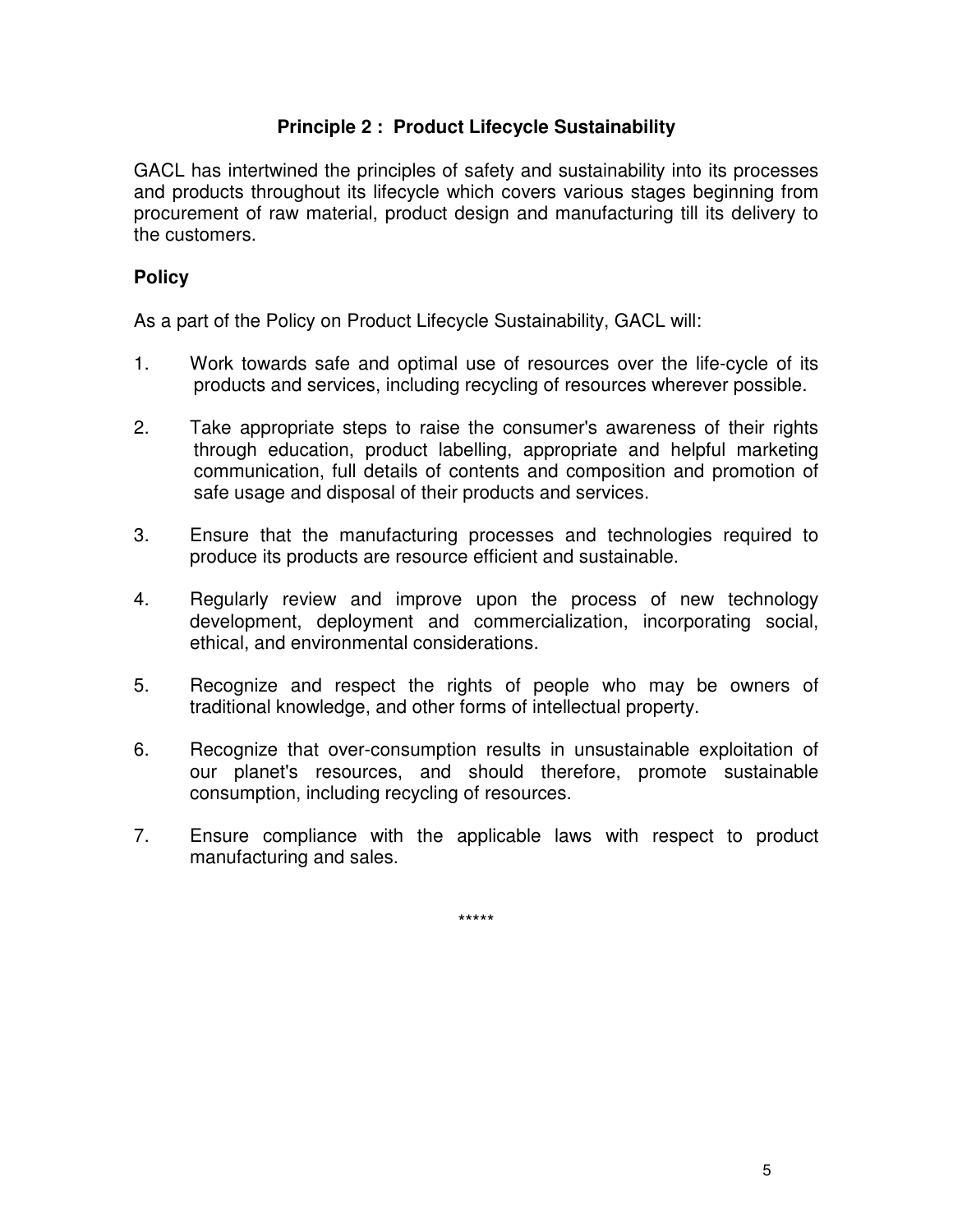# **Principle 3 : Employee Well Being**

GACL is committed to professional development and growth of employees through selecting the right candidate for right job, monitoring performance for optimum utilization of their potential, providing growth opportunities growth and inculcating the culture of mutual faith and accountability. GACL is also committed to the holistic growth of employees by motivating them to perform at the peak of their potential by imparting necessary guidance and training at all levels and providing them with opportunities for enhancing their knowledge and honing their skills.

The policies, procedures and practices in the Company are aligned to meet employees' well-being, diversity, non-discrimination, safety and health so as to have a healthy, cordial and harmonious relationships and value enhancement at all levels.

## **Policy**

- 1. The Company shall provide and maintain equal opportunities at the time of recruitment as well as during the course of employment irrespective of caste, creed, gender, race, religion, disability or sexual orientation.
- 2. The Company shall respect the right to freedom of association, participation, collective bargaining, and provide access to appropriate grievance redressal mechanisms.
- 3. The Company shall not use child labour, forced labour or any form of involuntary labour, paid or unpaid.
- 4. The Company shall ensure that no employee is made to work against his / her will or to work as bonded/forced labour or subjected to corporal punishment or coercion of any kind, related to work.
- 5. The Company shall provide a work environment that is free from any form of discrimination, exploitation and harassment including but not limited to sexual harassment.
- 6. The Company shall create systems and practices to ensure a harassment free workplace where employees feel safe and secure in discharging their responsibilities.
- 7. The Company shall strive to instill a sense of duty in every employee including those of service providers at the Company's premises, towards their personal safety, as well as that of their co-workers.
- 8. The Company shall strive to take cognizance of the work-life balance of its employees, especially that of women.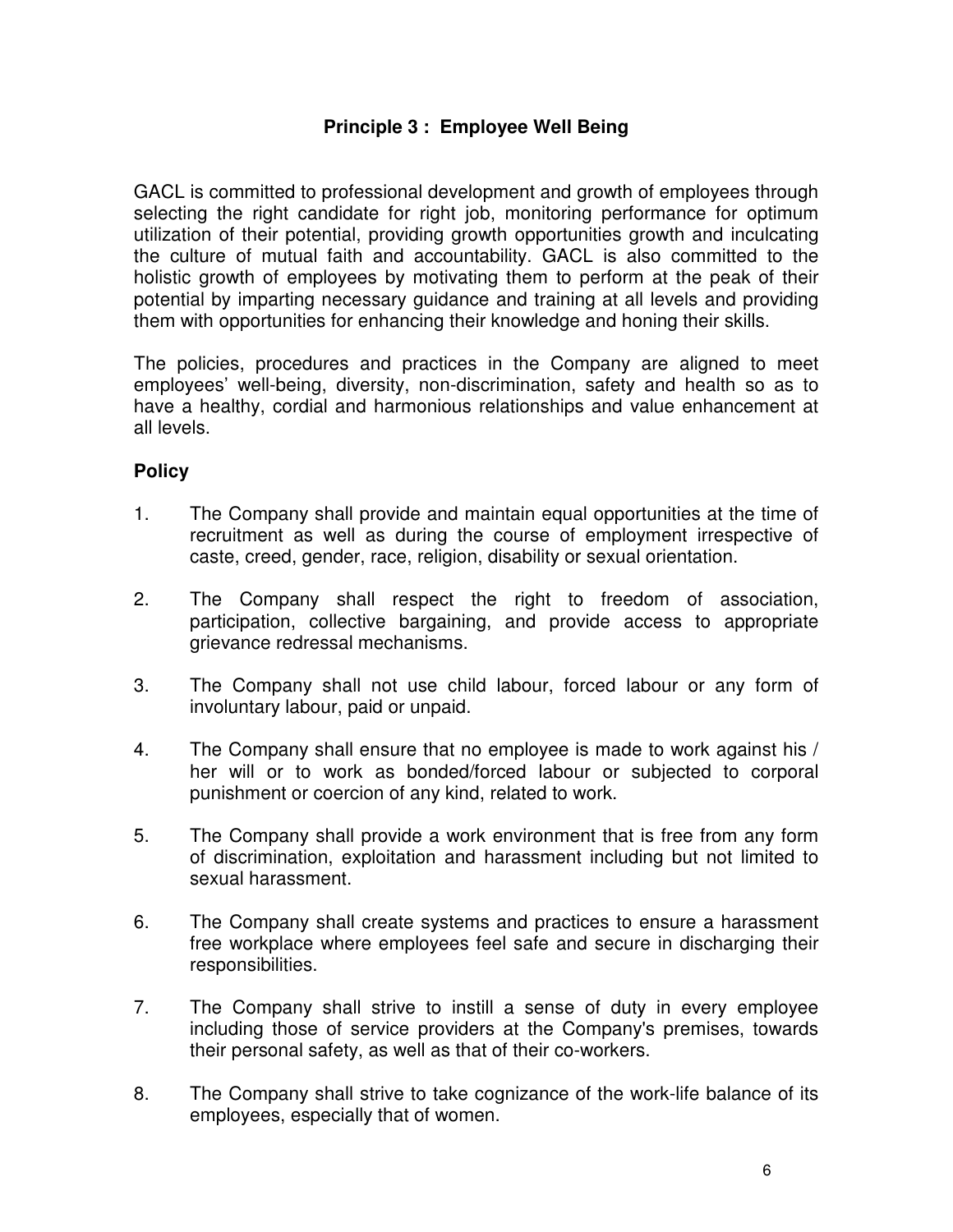- 9. The Company shall strive to provide facilities for the well being of its employees including those with special needs.
- 10. The Company shall ensure timely payment of fair living wages to meet basic needs and economic security of the employees.
- 11. The Company shall provide a workplace environment that is safe, hygienic humane, and which upholds the dignity of the employees.
- 12. The Company shall ensure continuous skill and competence upgrading of all employees by providing access to necessary learning opportunities, on an equal and nondiscriminatory basis.
- 13. The Company shall promote employee morale and career development through enlightened human resource interventions.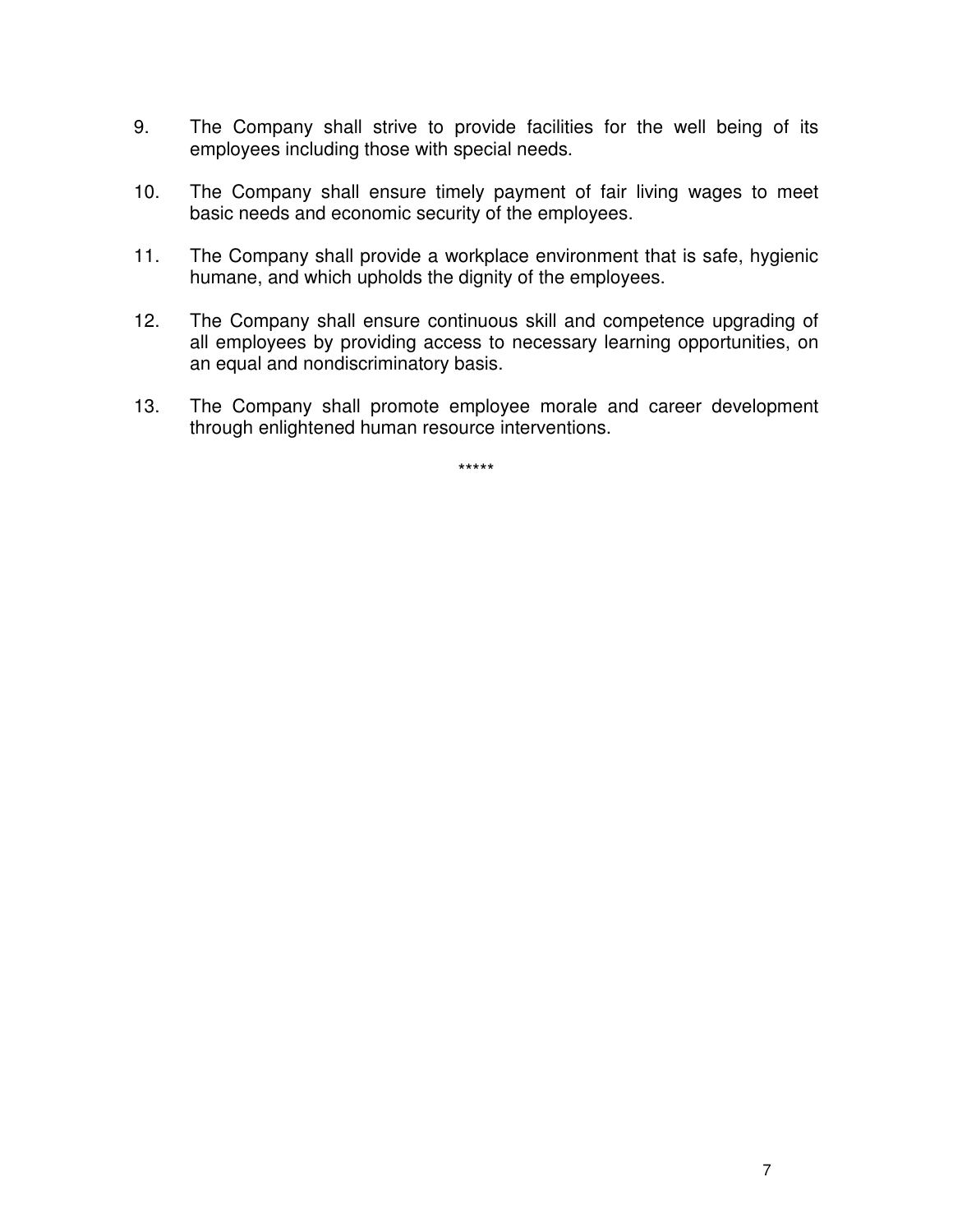## **Principle 4 : Stakeholder Engagement**

GACL gives utmost importance to the healthy engagement with its various stakeholders like employees, suppliers, stockists, dealers, customers, shareholders / investors, communities surrounding the operations and government / regulatory authorities. The Company continues its engagement with them through various mechanisms such as supplier/vendor meets, customer/employee satisfaction surveys, investor forums, consultations with local communities etc.

## **Policy**

- 1. The Company shall understand the concerns of its stakeholders, define its purpose and scope of engagement, and commit to engaging with them.
- 2. The Company shall acknowledge, assume responsibility and be transparent about the impact of their policies, decisions, product & services and associated operations on the stakeholders.
- 3. The Company shall strive to give special attention to stakeholders in areas that are underdeveloped.
- 4. The Company shall resolve differences with stakeholders in a just, fair and equitable manner.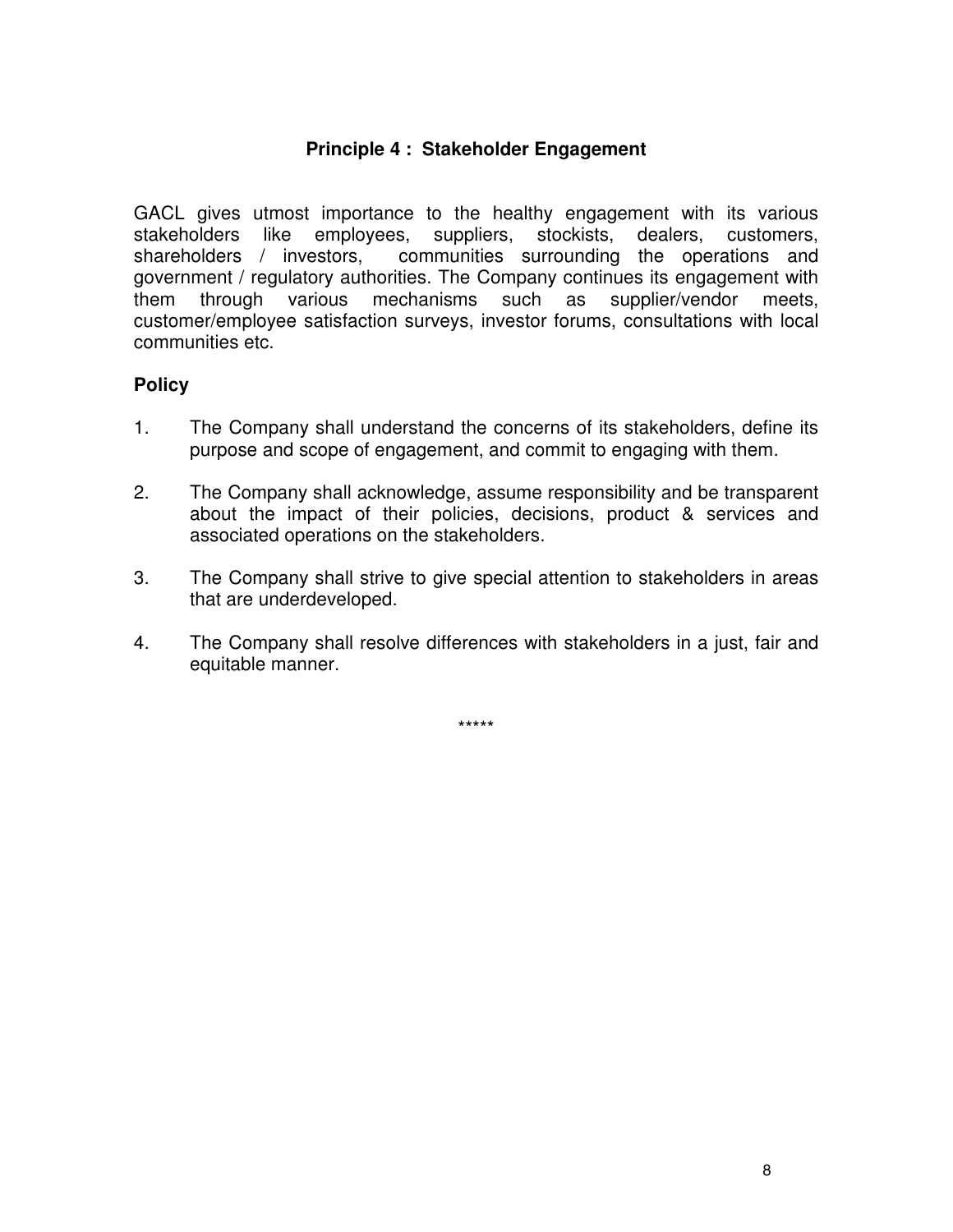# **Principle 5 : Human Rights**

GACL believes that human rights are fundamental, inherent, universal, indivisible and interdependent in nature and hence, continuously strive to ensures that employees' basic human rights are protected.

# **Policy**

- 1. The Company will observe that basic human rights of the employees are respected, valued and protected keeping in mind the Constitution of India, Laws, Policies and the International Bill of Human Rights and accordingly, formulate all policies, practices, procedures and rules of the Company.
- 2. The Company shall integrate respect for human rights in management systems, in particular through assessing and managing human rights impacts of operations, and ensuring all individuals impacted by the business have access to grievance mechanisms.
- 3. The Company recognizes and respects the human rights of all relevant stakeholders and groups, including that of communities, consumers and vulnerable and marginalized groups.
- 4. The Company shall, within its sphere of influence, promote the awareness and realization of human rights across their value chain.
- 5. The Company shall encourage its business partners and third parties with whom it conducts business to abide by this policy.
- 6. The Company will ensure that each employee is made aware of their basic rights and redressal mechanisms.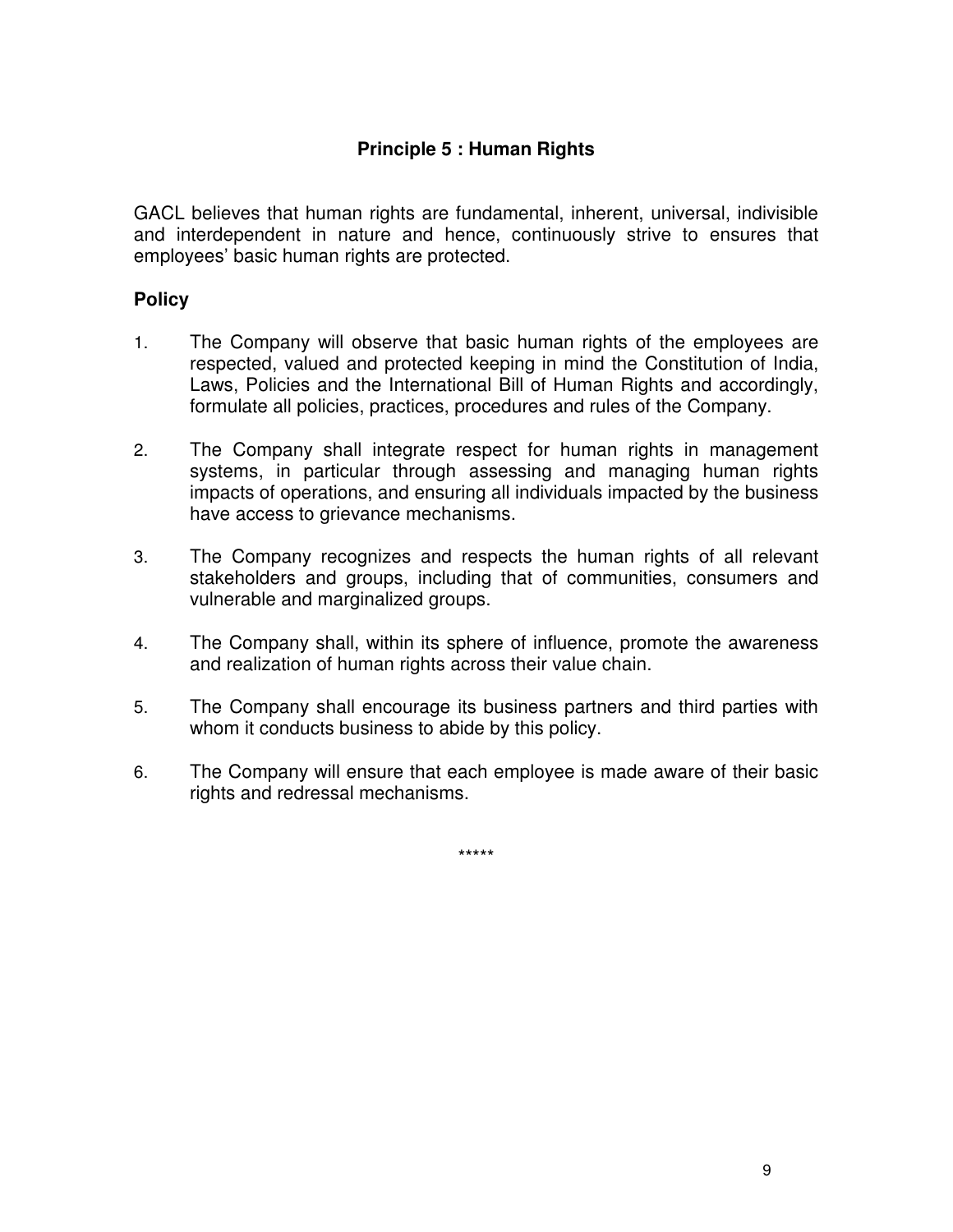# **Principle 6 : Environment Protection**

GACL is committed to safety and preservation of environment and has formulated "Quality, Health, Safety and Environment Policy". GACL also believes in conservation of natural resources and minimizing hazardous impact on the ecological environment.

### **Policy**

GACL's Policy on environment protection covers:

- 1. The Company shall utilize natural and manmade resources in an optimal and responsible manner and ensure the sustainability of resources by reducing, reusing, recycling and managing waste.
- 2. The Company shall take measures to check and prevent pollution. The Company shall assess the environmental damage and bear the cost of pollution abatement with due regard to public interest.
- 3. The Company shall ensure that benefits arising out of access and commercialization of biological and other natural resources and associated traditional knowledge are shared equitably.
- 4. The Company shall continuously seek to improve their environmental performance by adopting cleaner production methods, promoting use of energy efficient and environment friendly technologies and use of renewable energy.
- 5. The Company shall develop Environment Management Systems and contingency plans and processes that shall help it in preventing, mitigating and controlling environmental damages and disasters, which may be caused due to its operations.
- 6. The Company shall strive to report its environmental performance, including the assessment of potential environmental risks associated with their operations, to the stakeholders in a fair and transparent manner.
- 7. The Company shall proactively persuade and support its value chain to adopt these principles.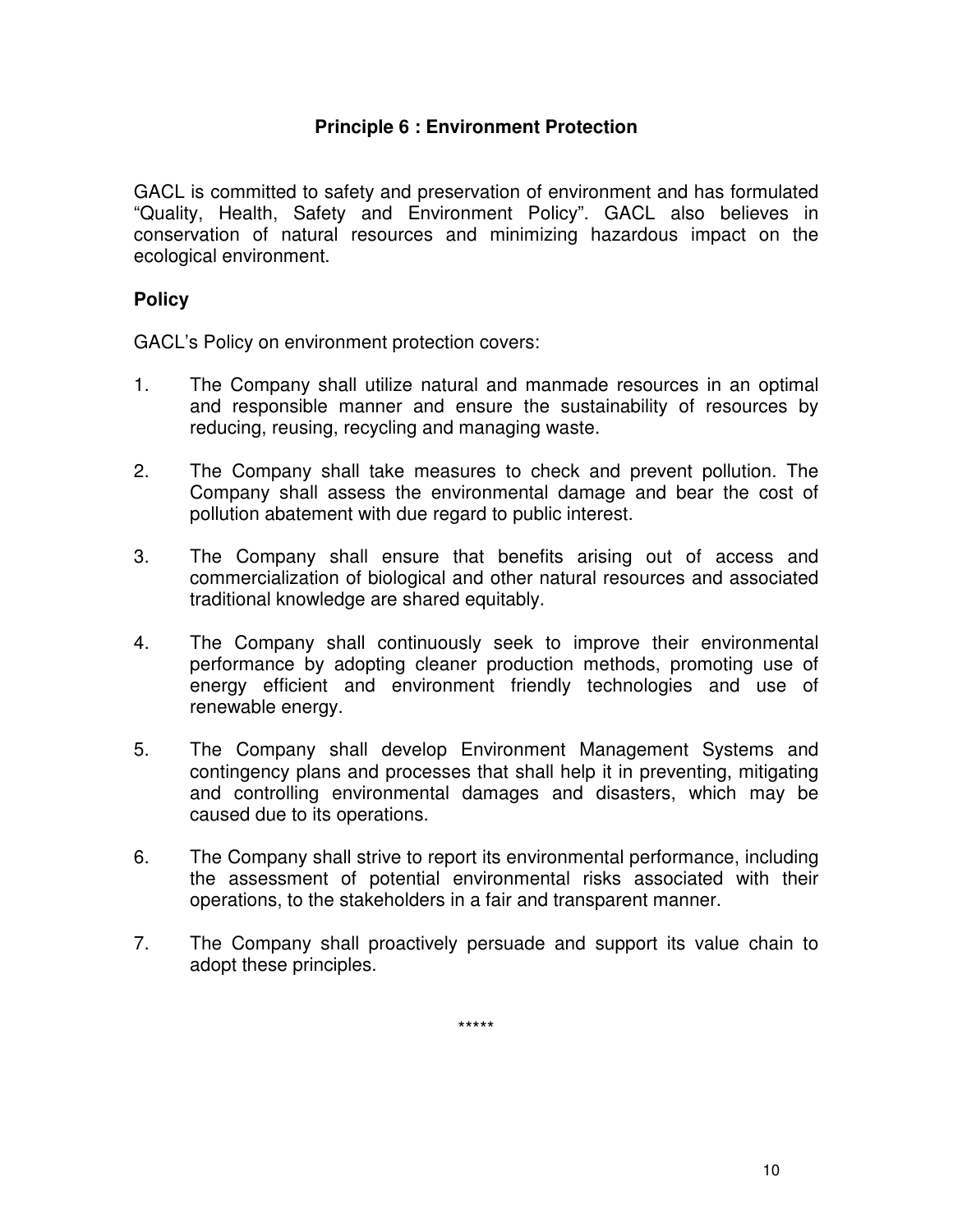## **Principle 7 : Responsible Advocacy**

GACL believes that to protect overall interest of its business and the diverse stakeholders, the Company has to express its fair views, opinions, representations, concerns etc on the policies framed by the competent authorities. The Company, may either itself or through various association/forums/chambers make such representations etc before the competent authorities. The Company's engagement with the relevant association/forums/chambers etc is guided by the values of commitment, integrity, transparency and the need to balance interests of diverse stakeholders.

## **Policy**

- 1. The Company will make reasonable efforts to ensure that its advocacy positions are consistent with the principles and core elements enhancing business responsibility and transparency.
- 2. The Company may, in the best interest of all stakeholders, provide inputs in policy making decisions to various governmental authorities and agencies which concern the business and as well as the society in general, either directly or through the trade and industry chambers and such other collective platforms.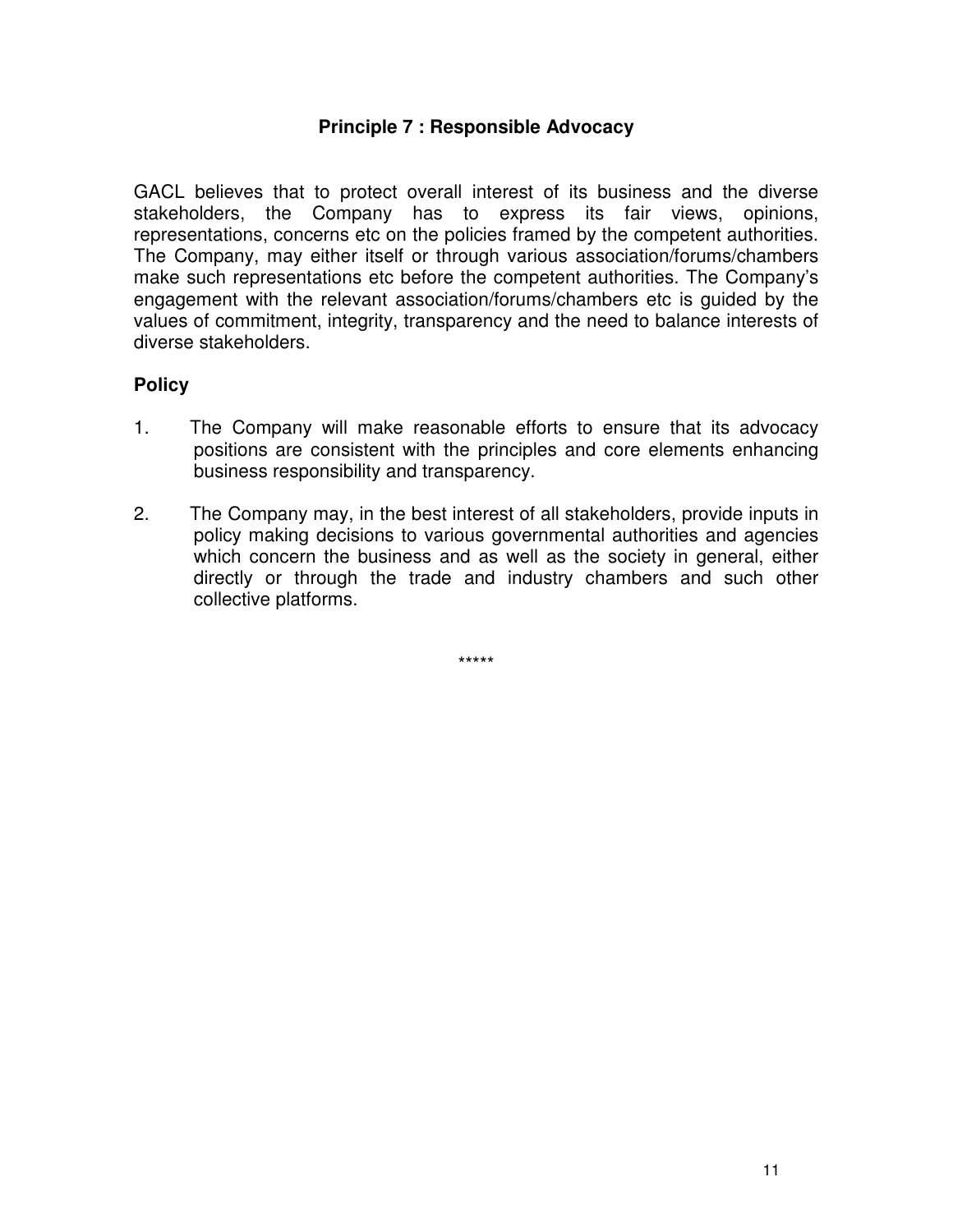## **Principle 8 : Inclusive Growth and Equitable Development**

GACL's philosophy for delineating its responsibility as a corporate citizen is covered through its CSR policy which encompasses guidelines and mechanism for undertaking socially relevant programs for welfare and sustainable development of the community at large.

The Company has in place a Corporate Social Responsibility Policy framed as per the provisions of Section 135 of the Companies Act, 2013 and the Companies (Corporate Social Responsibility) Rules, 2014 and is carrying out various CSR Activities in accordance with the Schedule VII to the Companies Act, 2013.

## **Policy**

Our core principles for inclusive growth and equitable development are:

- 1. Identification of the impact of the Company's operations on social and economic development and to minimize the negative impacts, if any on the same.
- 2. Innovation and investment in products, technologies and processes on continuous basis for the overall wellbeing of the society.
- 3. The Company endeavors to undertake various community development activities at local and national level and to ensure that appropriate mechanism for resettlement and rehabilitation of communities who have been displaced due to business operations are in place.
- 4. The Company will endeavor to give priority to the regions that are underdeveloped near the business operations of the Company.